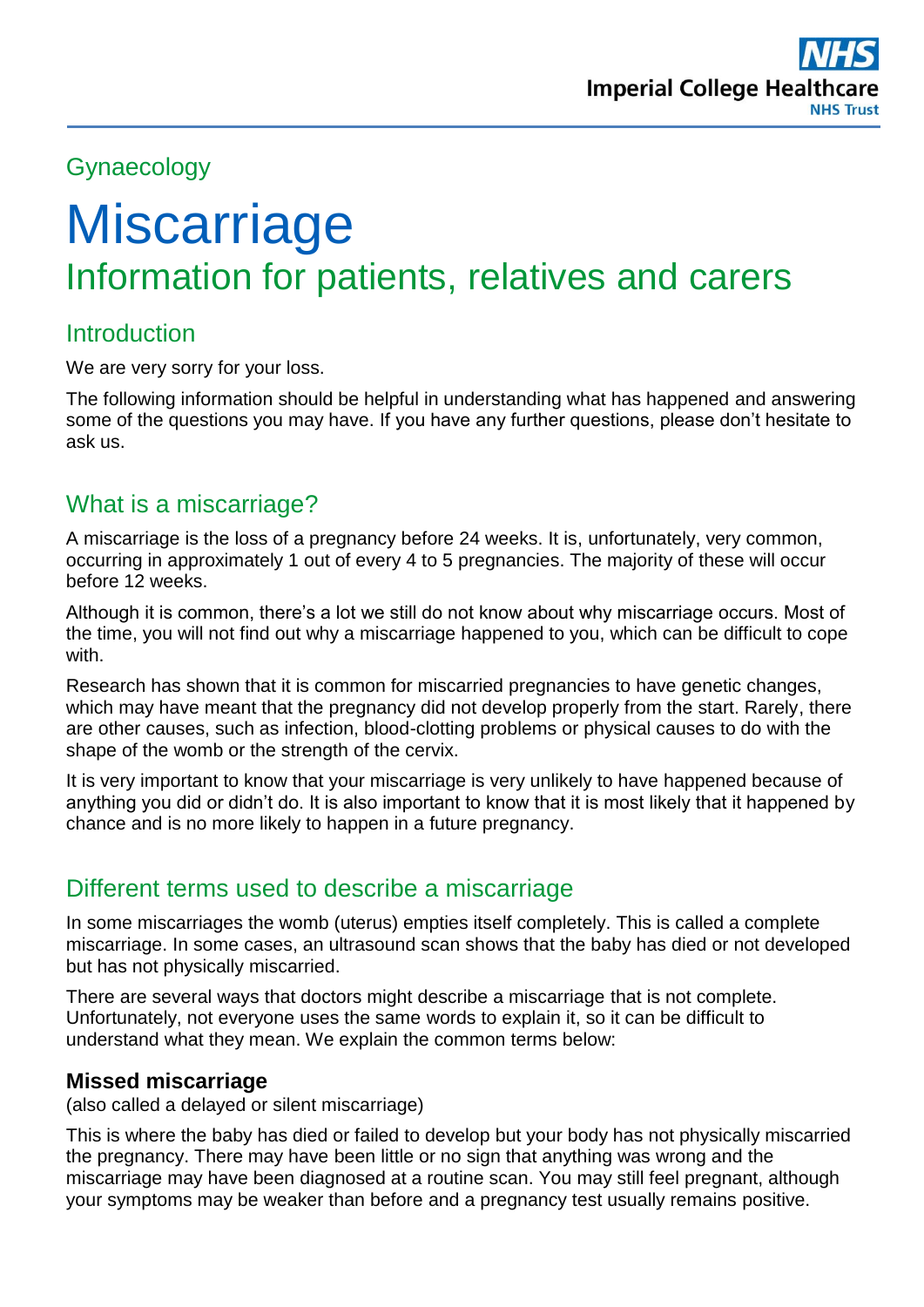#### **Early pregnancy failure**

(also called early fetal demise, blighted ovum, anembryonic pregnancy or missed miscarriage)

These terms are sometimes used when an ultrasound scan shows a pregnancy sac with nothing inside. This happens when the embryo (the start of a baby) either stops developing very early or doesn't form at all.

#### **Incomplete miscarriage**

Sometimes when a miscarriage occurs, not all the pregnancy tissue in the womb comes away. Although the pregnancy is over, symptoms of pain and heavy bleeding continue.

### What should I expect?

If you have not miscarried completely or there is tissue left behind your doctor may suggest a minor operation called surgical management of a miscarriage (SMM). You may be offered treatment with tablets (medical management). Alternatively, you may decide to wait for the miscarriage to happen naturally (expectant management).It might help to read our leaflets about these different options.

#### What medication can I take?

Paracetamol and/or ibuprofen are good options for pain relief. Take these at regular intervals as directed to minimise any discomfort.

### Are there any risks after having a miscarriage?

If you had a natural miscarriage or tablets to help the process along, you might have strong cramping pains as well as heavy bleeding. The bleeding and pain should gradually ease off. If they are severe or if you are changing a large pad more than once every hour, then you should call us for advice or come in to A&E.

If you notice vaginal discharge that looks or smells bad or if you have a high temperature, these can be signs of infection and you will need treatment with antibiotics. While bleeding continues, you can reduce the risk of infection by using pads rather than tampons and avoiding sex. During this time, it's fine to bath or shower but best not to go swimming.

### What happens to the pregnancy?

If you miscarry at home or somewhere other than a hospital, you are most likely to pass the remains of the pregnancy into the toilet (this could happen in hospital too). You may look to see what has come away and you might see a pregnancy sac and/or the baby, or perhaps something that you think might be the baby. You may decide simply to flush the toilet – many people do that automatically – or perhaps to remove the sac or baby for a closer look. That's also a very natural thing to do. Whether or not you see a recognisable baby, however tiny, you may wonder what to do with it.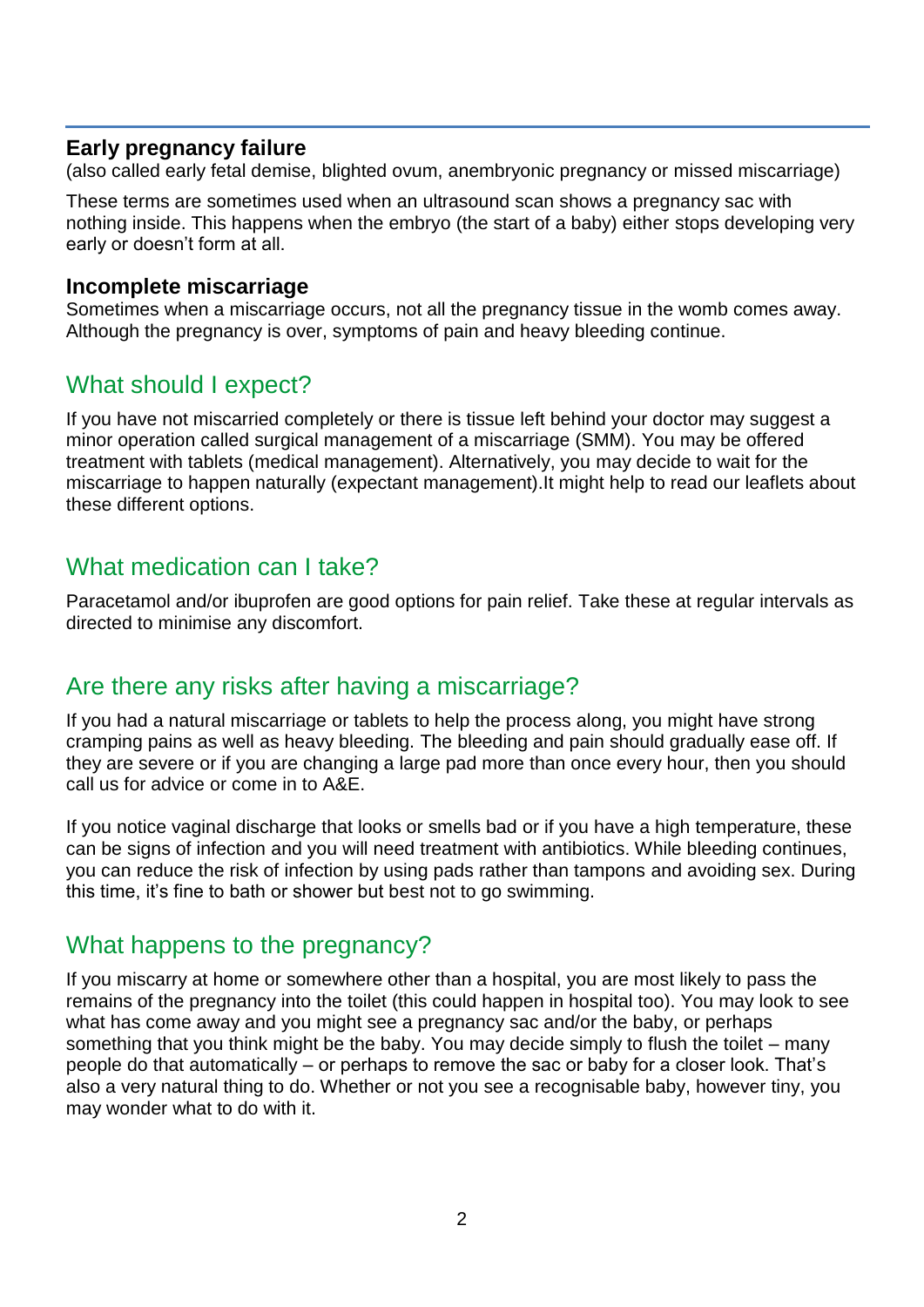You may want to put what you've passed into a container and take it to the hospital. If you do this, or if you have a surgical management of miscarriage, then your doctors will talk to you about the sensitive disposal of the remains, taking into account your wishes. As part of this you will be asked to complete some paperwork. You can read more about your options in our sensitive disposal leaflet.

## What tests do you carry out?

Depending on what treatment you have, we may need to do blood tests to check your blood count and your blood group (whether you are rhesus positive or rhesus negative). If you have had surgery or have brought tissue that you have passed to us, often we will suggest that we look at a tiny portion of it under the microscope. We will ask for your written permission to do this. This test is to look for a very specific and uncommon complication called a molar pregnancy but does not usually tell us the cause of your miscarriage.

It is important to know that we don't generally carry out any tests to look for a cause of your miscarriage. This is because miscarriages are mostly the result of chance. Most of the time they do not recur and, if they do, it is still most likely to be chance. If you have had three or more miscarriages then you may wish to discuss referral to a special clinic dealing with recurrent miscarriage with your GP. They will run some tests to look for some rare causes of recurrent miscarriage which may be able to be treated. This doesn't mean that your next pregnancy won't be successful and doesn't mean that you will need any treatment.

# What follow up will I have?

If you have had a complete miscarriage or surgical management of a miscarriage you won't usually need any follow up. If you have chosen expectant or medical management of miscarriage you will usually have another appointment booked for you after two weeks to perform a scan and check that the womb is empty and also be asked to do a home pregnancy test after three weeks to check that it is negative.

You are likely to have your next period 4-6 weeks after the miscarriage. It may be heavier and more painful than usual.

You can start trying for a pregnancy as soon as you feel ready to. We advise waiting until after your next normal period, in part so that we can better estimate the likely date of conception and time scans in that pregnancy. If you are planning to try for another pregnancy, we suggest you continue taking folic acid (400mcg, once each day).

# Your and your partner's feelings

There is no right way to feel after miscarriage. It is very common to feel sad and need time to grieve. That pain will usually lessen in time, although the memory of your loss may stay with you always. We also recognise that miscarriages can result in more severe and longer-lasting emotional effects including depression, anxiety or post-traumatic stress.

It may be useful to talk to your doctor about the symptoms of these conditions, especially if your miscarriage is still having an impact on your ability to function normally at work or at home after a few weeks. These conditions may need treatment.